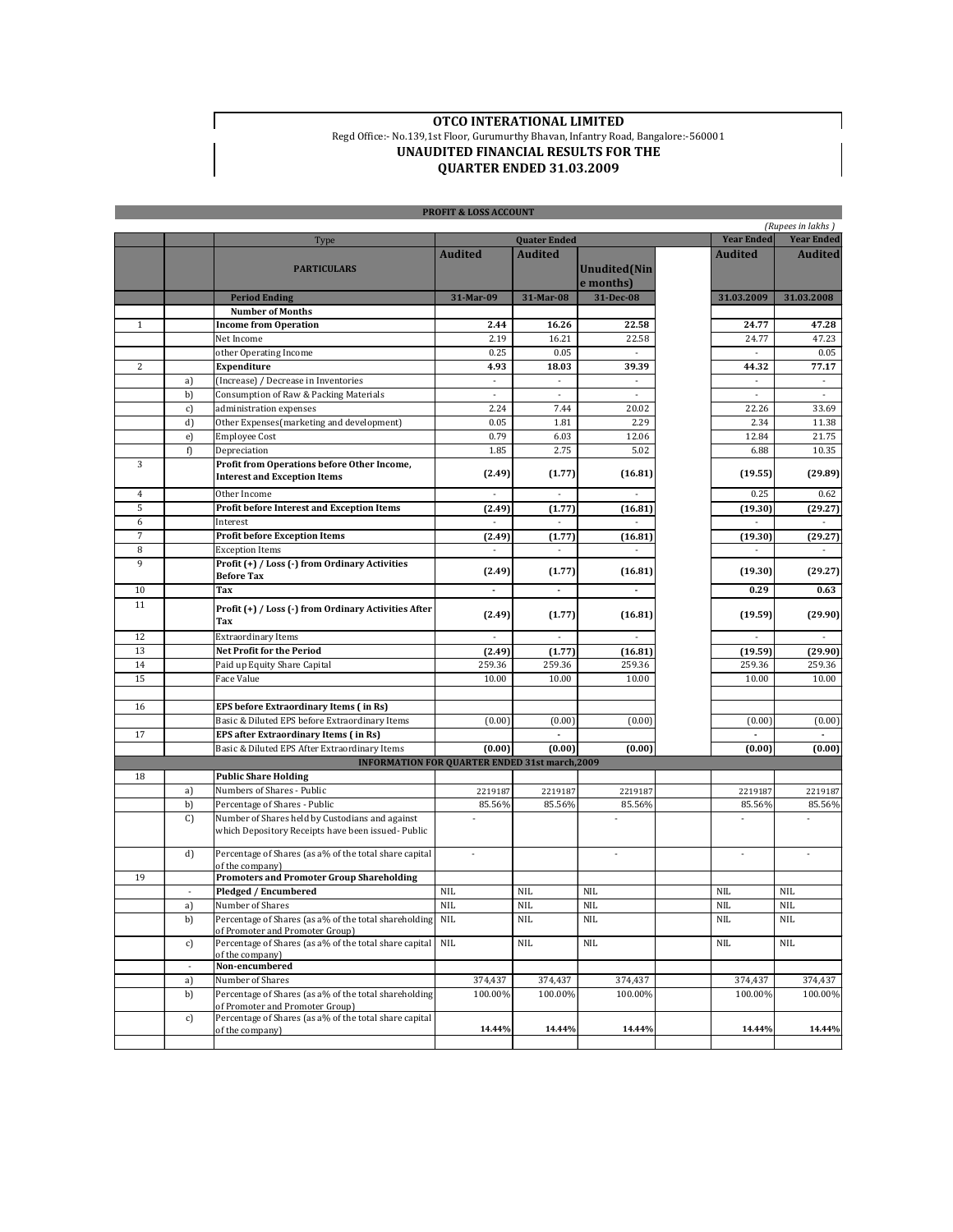## **DETAILS OF INVESTOR COMPLAINTS**

| <b>Particulars</b>                      | Qtr ended as on 31st March, 2009 |
|-----------------------------------------|----------------------------------|
| Pending During the beginning of Quarter | NIL                              |
| Recd during the Quarter                 | NIL                              |
| Disposed during the quarter             | NIL                              |
| <b>Remaining to be Solved</b>           | NIL<br>٠                         |

1 The above result have been review by the Audit Committe, and approved by the Board of Directors in their meeting held on 30.04.2009.

2 The company has only one reportable business segment and hence segment reporting as per AS-17 is not applicable.

3 Previous quarter/year figures have been regrouped / restated wherever necessary to make them comparable.

4 Deferred Tax Liability/Assets will be determined at the year end.

Place:Bangalore

Date: 30.04.2009 **For Otco International Limited**

**SD/-** Collin Timms **Director**